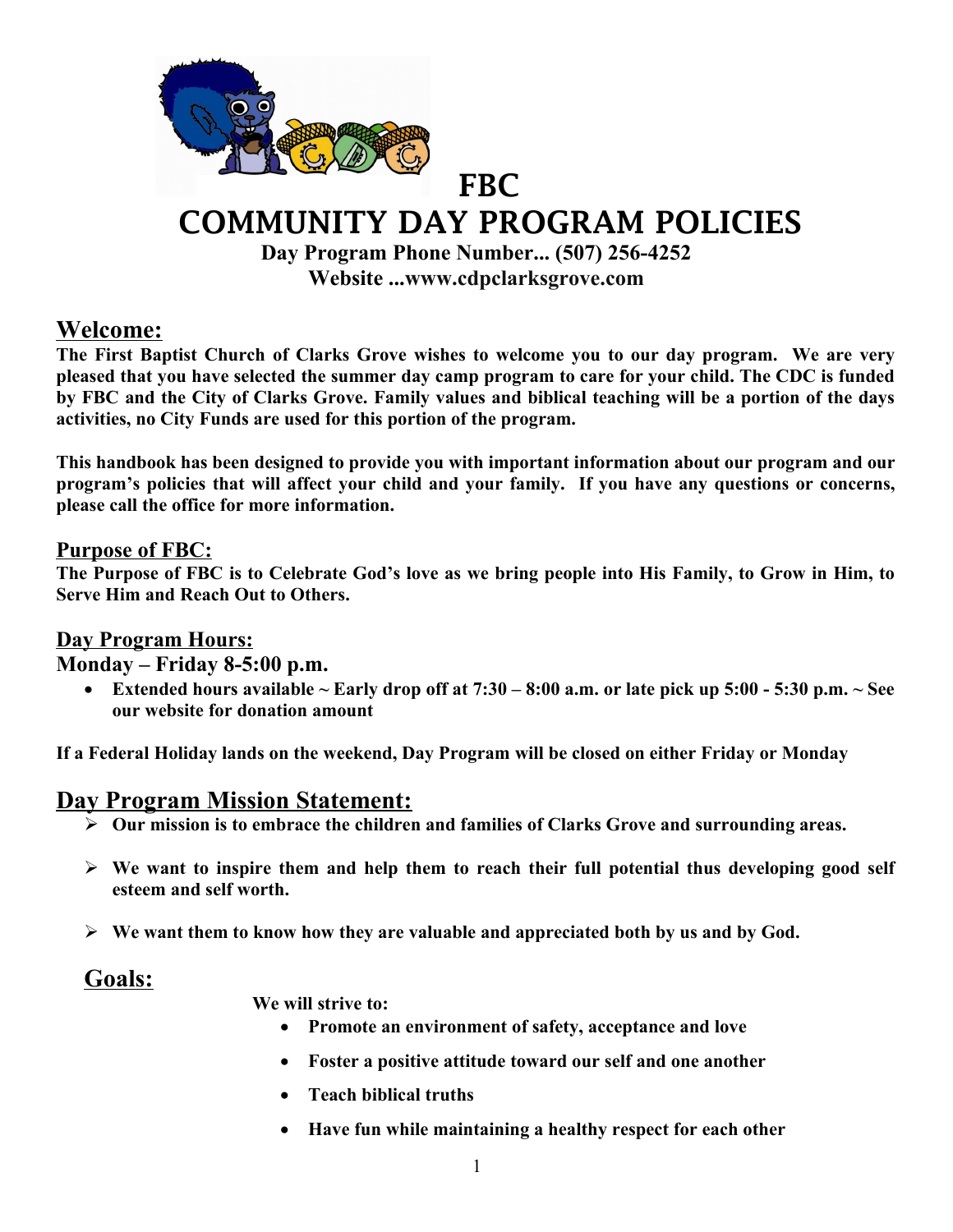**Our three big rules:**

- **Respect God**
- **Respect Each Other**
- **Respect Property**

# **Curriculum and Education:**

**There will be several different themed weeks that your child(ren) can participate in during day program. Each week will include music lesson, recreation time, imagination / learning time and field trips!** 

# **Curriculum and Christian Education:**

- **1) Check to make sure that your child has remembered to bring all articles that they need each day like gym shoes and a light jacket appropriate to weather before bringing them. An oversized shirt or paint smock for crafts and a change of clothes needs to be left on site. Other items may be needed weekly for field trips.**
- **2) Drop off your child no more than 5 minutes before your scheduled time and pick up no more than 5 minutes after. If your child is sick or unable to attend, please call the evening before or by 10 a.m. the day of absence.**
- **3) Donations are due the week prior for the next week of attendance. This needs to be done weekly, every Friday.**
- **4) You (or anyone who has your signed permission on file) will be required to sign the child in and out each day. You may not leave your child(ren) unattended before CDP starts. Note that for the first week of day program, everyone will be required to show ID's when picking the children up. After check out staff become familiar with the driver, this will not be required.**
- **5) Remember to speak with a day program teacher about your child's day.**
- **6) It is very important that you check to make sure that the children have all articles that belong to them…Please note it is crucial that we have a copy of any legal documentation restraining a parent/guardian from obtaining access to your child.**

### **Admission for day program:**

**Admission to day program is open to every child regardless of sex, race, religion, or national origin. Children going into grades 1-7 may be accepted into the program as space permits.** 

**Special needs children will be admitted on a case by case basis. If you have any questions on this matter please contact the program leader. All forms for admittance must be filled out prior to enrollment. NO EXCEPTIONS!**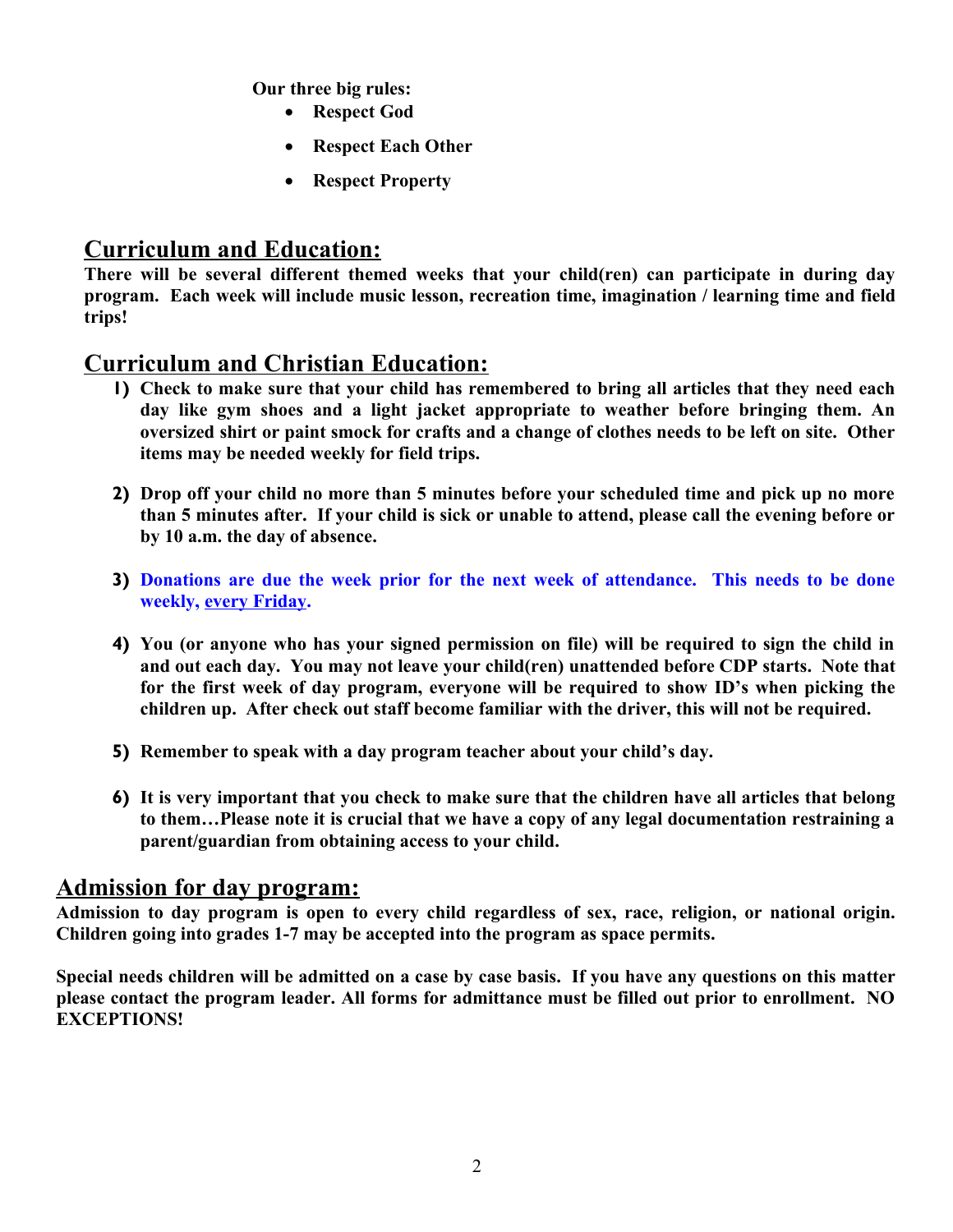# **Donation Requirement:**

**MINIMUM DONATON Needs to be paid the week prior for the next week of attendance. This needs to be done weekly, every Friday.**

- **Registration donation: See our website for donation amount**
- **Weekly donation: See our website for donation amount**

**Extended care available ~ Early drop off at 7:30 – 8:00 a.m. or late pick up 5:00 - 5:30 p.m. ~ See our website for donation amount**

**LATE PAYMENTS: If the donation is not paid on time, it is considered late and will result in a late donation. We recognize that families have limited resources, however, each family agrees, upon enrollment, to pay their donation in a timely matter.**

**PAYMENTS: Cash is the only acceptable form of payment. We do not accept checks. Receipts for donations are available as needed.**

# **Attendance:**

**If a child is in the day program for a part of the week, please understand that a full week's donation is still required.**

**If your child plans to miss a full week of day camp, staff will need a hand written notice at least 2 weeks prior to the event so that you will not be billed for that week.**

# **Withdraw/Termination:**

**Situations that may result in the termination of a child's enrollment are as follows…**

- **1) If a child cannot adjust to the rules of the day program and behaves inappropriately, then the child may be discharged.**
- **2) Lack of cooperation from the parents with the staff's efforts to resolve differences or meet the child's needs through parent/staff meetings or conferences.**
- **3) Abusive behavior and/or verbal threats by parents towards day program staff, other parents or children while at the day program.**
- **4) Continual tardiness in dropping off or picking up your child(ren) from the day program. This includes dropping your child(ren) off before the scheduled time.**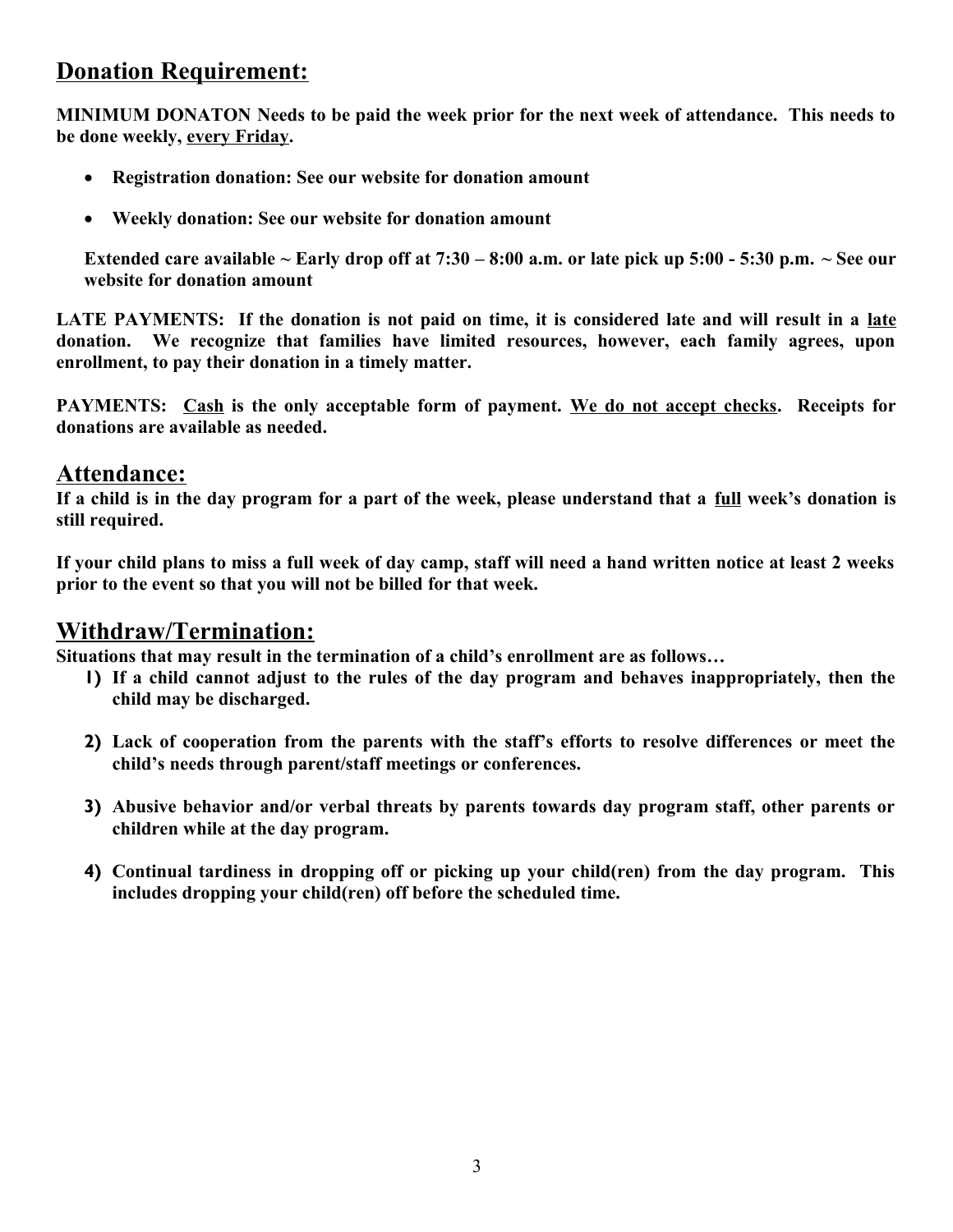# **Health and Safety:**

**Please do not bring your child to day program sick. If your child has become ill at home, please notify our staff as soon as possible. If your child becomes ill while attending the day program, a staff member will notify you immediately and request that the child be picked up as soon as possible. If the staff is unable to reach the parent or guardian, the emergency contact person will be contacted. When your child is sick, he or she will be restricted from contact with the other children.**

# **Child Abuse:**

**We are mandated by the state of Minnesota to report any child that we have reasonable cause to believe has been subjected to physical, emotional, sexual abuse or neglect. The division of Family Services will be contacted and they will determine whether or not the case is substantiated.**

# **Medicine:**

**We are unable to administer medication of any sort to any child.**

### **Accident/Emergency:**

**MINOR INJURIES: If an accident should occur for which your child needs medical attention, program staff will administer first aid for minor injuries and file a report detailing the nature of the accident and treatment given.**

**SERIOUS INJURIES: For serious injuries the parent will be contacted as soon as possible and emergency medical care will be sought. For this reason, it is imperative that we have current phone numbers and names of emergency contacts.**

#### **Outside play, field trips and other fun things:**

**We will try to let your child play out side everyday if weather permits. We ask that you dress your child appropriately for the weather conditions.** 

# **What Not to Bring:**

**We ask that you do not send your child(ren) with the following items: radios, cell phones, ipods or any other electronic devices. If they do bring them – they are to be left in their cubby. If you need to get a hold of your child, please call the church office. If we see them being used we will confiscate them and they will be given to you at the end of the day.**

**We also want to discourage you from allowing your child(ren) to bring toys or games to our program. We have games and activities for the kids to use.**

**We are not responsible for any lost, stolen or broken items.** 

# **Grievance Policy:**

**Any parent having a problem with a staff member or volunteer is asked to submit all grievances in writing and give them to the program leader or pastor. All grievances will be reviewed by the program leader and pastor to determine how to deal with the complaint. All grievances will be kept on file in the church office.**